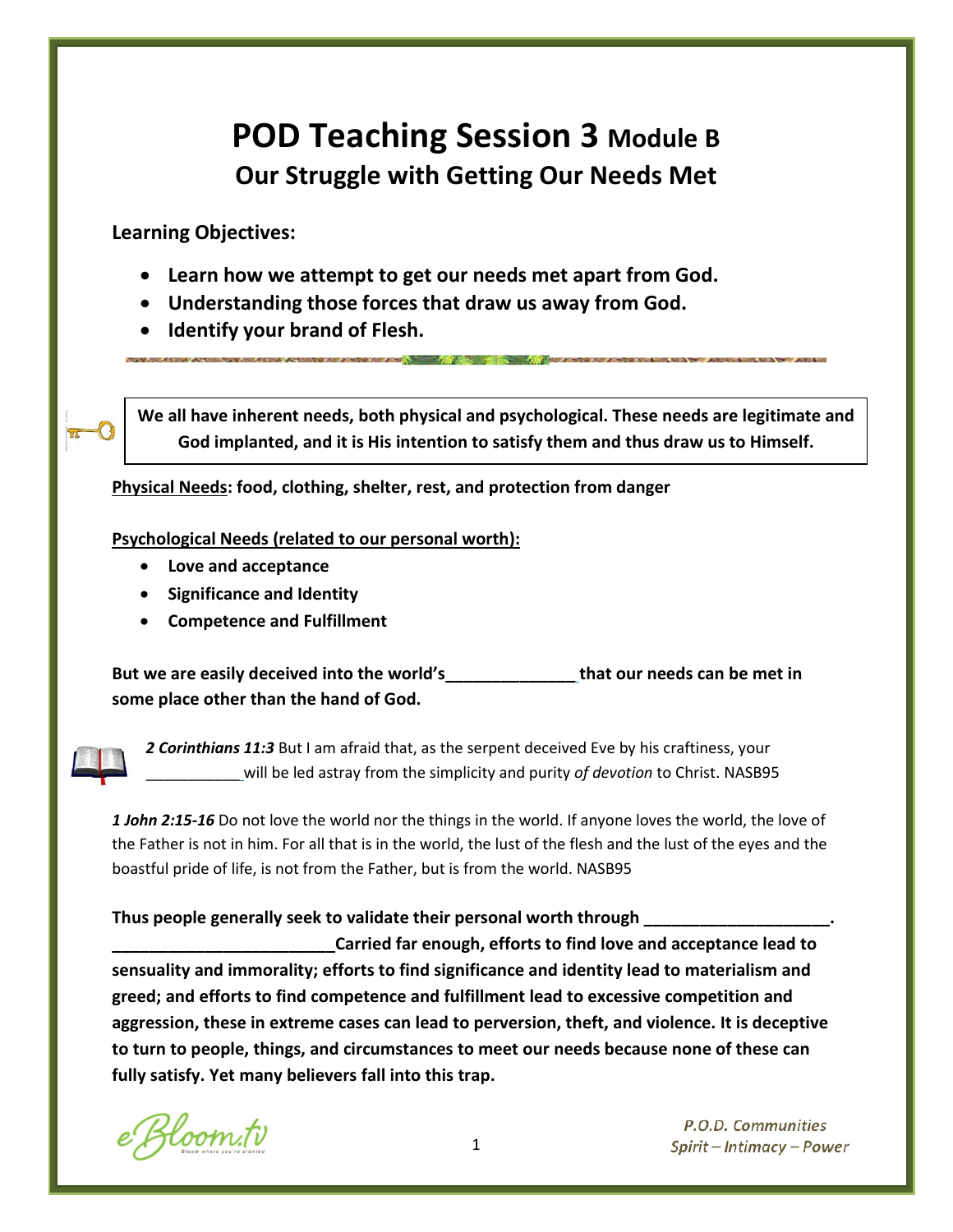*Wilderness Christians : ………"Do you mean to tell me after forty years I still don't know how to live the Christian life?" – and they will shoot off all hot round the collar, to make another accelerated circuit round the course, and try to make up in speed what they lack in direction! If you insist on going round in circles, you will always get back to where you started, and the faster you go the quicker you get there."* **Major Ian Thomas** 

**This is not to say that it is wrong to be concerned about our appearance, our possessions and or our accomplishments. But if our joy and peace depend upon how we\_\_\_\_\_\_\_\_\_\_, what we \_\_\_\_\_\_\_\_\_, or how well we \_\_\_\_\_\_\_\_\_\_\_\_\_\_\_\_\_ , we are not looking to the Creator but rather to the creation to meet our God-given needs.** (Ken Boa) **Comments:** \_\_\_\_\_\_\_\_\_\_\_\_\_\_\_\_\_\_\_\_\_\_\_\_\_\_\_\_\_\_\_\_\_\_\_\_\_\_\_\_\_\_\_\_\_\_\_\_\_\_\_\_\_\_\_\_\_\_\_\_\_\_\_\_\_\_\_

\_\_\_\_\_\_\_\_\_\_\_\_\_\_\_\_\_\_\_\_\_\_\_\_\_\_\_\_\_\_\_\_\_\_\_\_\_\_\_\_\_\_\_\_\_\_\_\_\_\_\_\_\_\_\_\_\_\_\_\_\_\_\_\_\_\_\_\_\_\_\_\_\_\_\_\_\_\_ \_\_\_\_\_\_\_\_\_\_\_\_\_\_\_\_\_\_\_\_\_\_\_\_\_\_\_\_\_\_\_\_\_\_\_\_\_\_\_\_\_\_\_\_\_\_\_\_\_\_\_\_\_\_\_\_\_\_\_\_\_\_\_\_\_\_\_\_\_\_\_\_\_\_\_\_\_\_

**What is at work to draw us away from God meeting all our needs?**





| > SATAN = His Worldly System, spiritual forces, evil: |  |
|-------------------------------------------------------|--|
|-------------------------------------------------------|--|

| For our struggle is not against flesh and blood, but against the | against the     |
|------------------------------------------------------------------|-----------------|
| of this dark world and against the spiritual forces of           | in the heavenly |
| realms. Ephesians 6:8 NIV                                        |                 |

So, our struggle is carried out on a \_\_\_\_\_\_\_\_\_\_\_\_\_\_\_\_\_\_\_\_\_plane.

Who or what are these forces? **whole** who same what are these forces?

ֺ

*2 Corinthians 10:4-5* for the weapons of our warfare are not of the flesh, but divinely powerful for the destruction of fortresses. *We are* destroying speculations and every lofty thing raised up against the knowledge of God, and *we are* taking every thought captive to the obedience of Christ, NASB95

Hoom.tv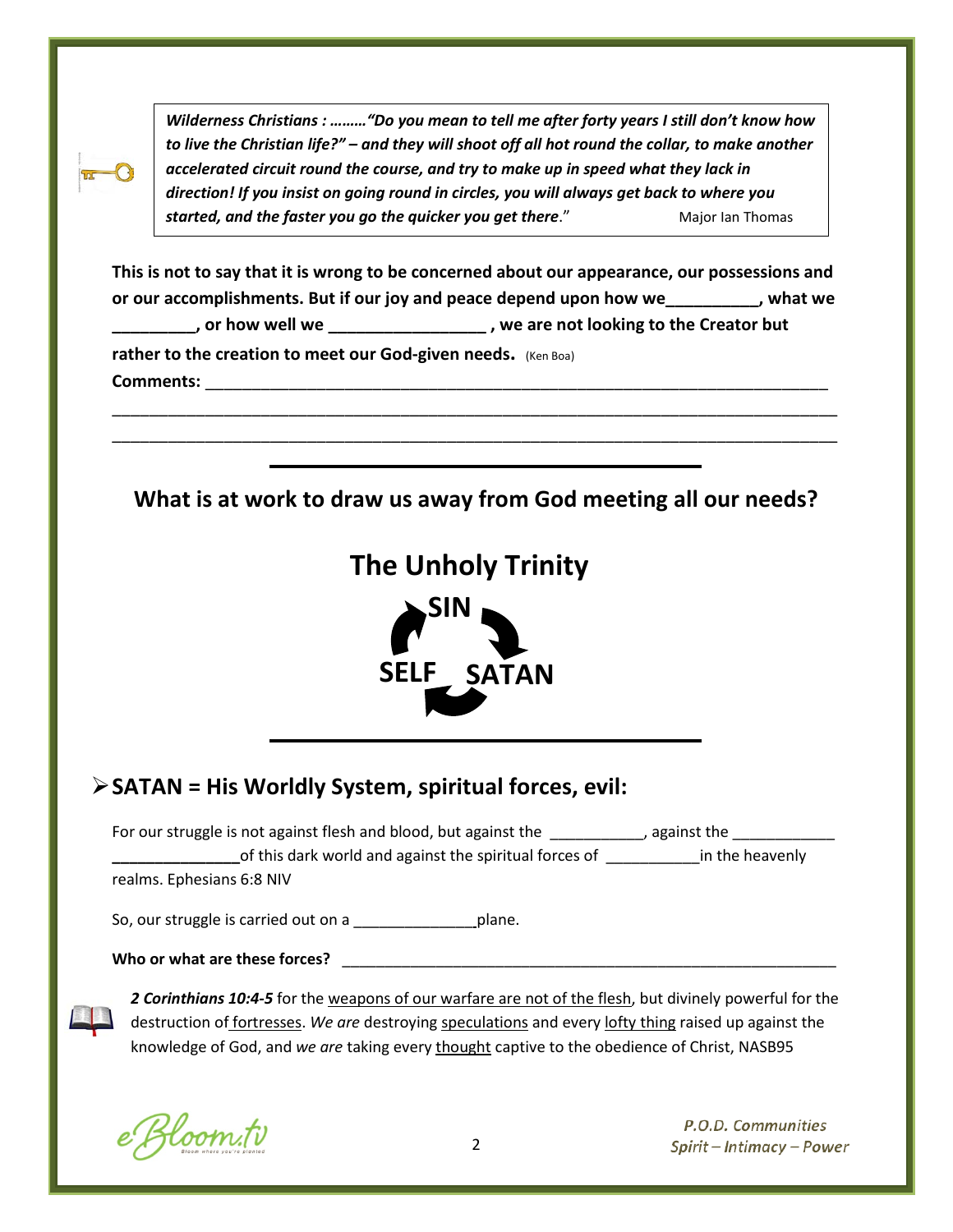According to this verse what are we warring against?

**What to think the battle is for? \_\_\_\_\_\_\_\_\_\_\_\_\_\_\_\_\_\_\_\_\_\_\_\_\_\_\_\_\_\_\_\_\_\_\_**

*John 8:43-44* "Why do you not understand what I am saying? *It is* because you cannot hear My word. "You are of *your* father the devil, and you want to do the desires of your father. He was a murderer from the beginning, and does not stand in the truth because there is no truth in him. Whenever he speaks a lie, he speaks from his own *nature,* for he is a liar and the \_\_\_\_\_\_\_\_\_\_\_\_\_\_\_\_\_\_\_\_\_\_\_

**\_\_\_\_\_\_\_\_\_\_\_\_\_\_\_\_\_\_\_\_\_\_\_\_\_\_\_\_\_\_\_\_\_\_\_\_\_\_\_\_\_\_\_\_\_\_\_\_\_\_\_\_\_\_\_\_\_\_\_\_\_\_\_\_\_\_\_\_\_\_\_\_\_\_\_\_\_\_\_\_\_\_\_\_ \_\_\_\_\_\_\_\_\_\_\_\_\_\_\_\_\_\_\_\_\_\_\_\_\_\_\_\_\_\_\_\_\_\_\_\_\_\_\_\_\_\_\_\_\_\_\_\_\_\_\_\_\_\_\_\_\_\_\_\_\_\_\_\_\_\_\_\_\_\_\_\_\_\_\_\_\_\_\_\_\_\_\_\_**

**Therefore, what is Satan's world founded upon?** \_\_\_\_\_\_\_\_\_\_\_\_\_\_\_\_\_\_\_\_\_\_\_\_\_\_\_

**How do you suppose Satan lies to us?** \_\_\_\_\_\_\_\_\_\_\_\_\_\_\_\_\_\_\_\_\_\_\_\_\_\_\_\_\_\_\_\_\_\_\_\_\_\_\_

**Refer to "The Believers Guide to Spiritual Warfare" by Thomas E. White in the Resource Guide**

\_\_\_\_\_\_\_\_\_\_\_\_\_\_\_\_\_\_\_\_\_\_\_\_\_\_\_\_\_\_\_\_\_\_\_\_\_\_\_\_\_\_\_\_\_\_\_\_\_\_\_\_\_\_\_\_\_\_\_\_\_\_\_\_\_\_\_ \_\_\_\_\_\_\_\_\_\_\_\_\_\_\_\_\_\_\_\_\_\_\_\_\_\_\_\_\_\_\_\_\_\_\_\_\_\_\_\_\_\_\_\_\_\_\_\_\_\_\_\_\_\_\_\_\_\_\_\_\_\_\_\_\_\_\_

 **SIN =** An unholy force or power within but is not a part of the Christian. Sins are the actions which violate the expressed character and will of God. (Rom3:23; 6:14-23; 7:7-25)

> **Note: "SIN" in this section of scripture is a noun not a verb! (Sin occurs 41 times in Romans 5 thru 8 yet only once as a verb) ….. Vine states that SIN is, "a governing principle of power" that is "personified" in the following passages, he then list sixteen verses in which this holds true. Personifies means represented as a person!**

> > Vines

What is the significance of sin being a noun?<br> **What is the significance of sin being a noun?** 

*Romans 7:20* But if I am doing the very thing I do not want, I am no longer the one doing it, but **SIN** which dwells in me. NASB95

**Who or what is causing Paul to sin/the action?\_\_\_\_\_\_\_\_\_\_\_\_\_\_\_\_\_\_\_\_\_\_\_\_\_\_\_\_\_\_\_\_\_\_\_\_\_\_\_\_\_\_\_**

e Bloom.tv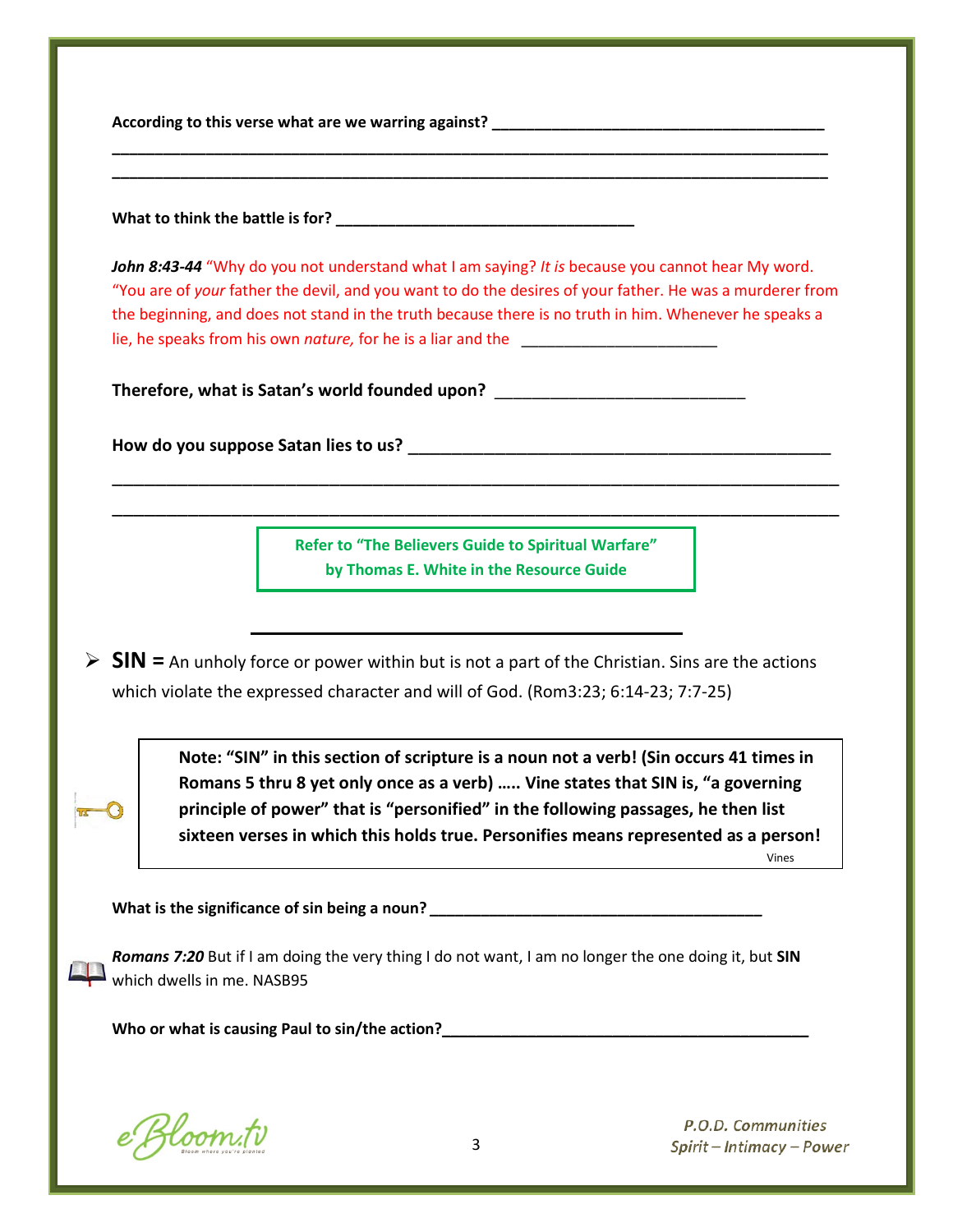**You could call sin, Mr. Sin (personified):** "What liberty there is in knowing that the rebellious, evil, and hateful thoughts I experience are being the same to my mind, not by it." Bill Gillham. Note: We will cover more of this in Session 4 "Mind Renewal/Solomon's Temple".

*Romans 7:21* So, I find this law at work: When I want to do good, evil is right there with me. *NIV Romans 7:21* It happens so regularly that it's predictable. The moment I decide to do good, sin is there to trip me up. *The Message*

*Romans 7:21* So I find it to be a law (rule of action of my being) that when I want to do what is right *and* good, evil is ever present with me *and* I am subject to its insistent demands. *AMP*

### **Watch the demonstration of this principal:**

#### **The Law of Sin or Power of Sin:**

*Romans 7:22-23* For I joyfully concur with the law of God in the inner man, vs. *23* but I see a different law in the members of my \_\_\_\_\_\_\_\_\_\_, waging war against the law of my \_\_\_\_\_\_\_\_\_\_and making me a prisoner of the **law of sin** which is in my members. NASB95

**\_\_\_\_\_\_\_\_\_\_\_\_\_\_\_\_\_\_\_\_\_\_\_\_\_\_\_\_\_\_\_\_\_\_\_\_\_\_\_\_\_\_\_\_\_\_\_\_\_\_\_\_\_\_\_\_\_\_\_\_\_\_\_\_\_\_\_\_\_\_\_\_\_\_\_\_\_\_\_\_\_\_\_\_\_**

What is the war being waged against?

Where is "sin" located?

**Paul said he saw another law or principle at work within him. This is the principle of sin. Paul called it "sin living in me" (Rom. 7:17, 20), "evil" right there with me (v. 21), and "flesh\*" (vv. 5, 18, 25).**

**This principle is continually doing two things: waging war against the law of the believer's mind and making him a prisoner of the law of sin at work within his members. The indwelling principle of sin is constantly mounting a military campaign against the new nature/identity, trying to gain victory and control (cf. "slave" in vv. 14, 25 and "slaves" in 6:17, 19-20), of a believer and his actions. The new nature is called "the law" of the "mind" (***noos***; cf. 7:25) because it has the capacity for perceiving and making moral judgments. Further, despite a believer's identification with Jesus Christ's death and resurrection and his efforts to have Christ-honoring attitudes and actions, he cannot in his own power (flesh) resist his indwelling flesh\*. In and of himself he repeatedly experiences defeat and frustration.** Source: The Bible Knowledge Commentary.

e Bloom.tv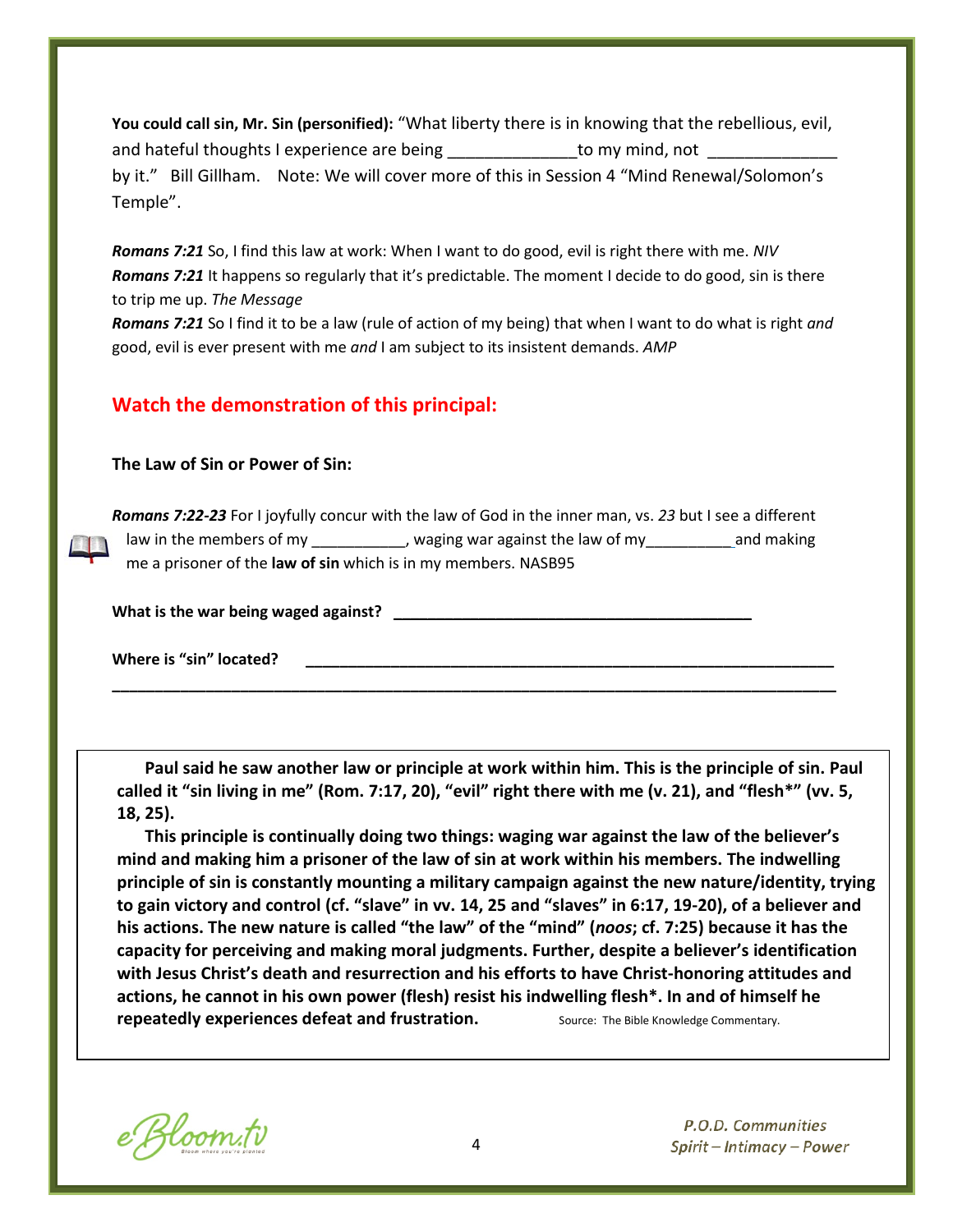**\* Note: Some versions (NIV) use the term "sinful nature" instead of flesh in Rom 7:5,18,25. ( Flesh = sarx (G4561)) = the earthly nature of man apart from divine influence and therefore prone to sin and opposed to God. The term is an unfortunate translation because it can lead to a confused view of who we are "in Christ" and our new identity in Christ.**

\_\_\_\_\_\_\_\_\_\_\_\_\_\_\_\_\_\_\_\_\_\_\_\_\_\_\_\_\_\_\_\_\_\_\_\_\_\_\_\_\_\_\_\_\_\_\_\_\_\_\_\_\_\_\_\_\_\_\_\_\_\_\_\_\_\_\_\_\_\_\_\_\_\_\_\_\_\_ \_\_\_\_\_\_\_\_\_\_\_\_\_\_\_\_\_\_\_\_\_\_\_\_\_\_\_\_\_\_\_\_\_\_\_\_\_\_\_\_\_\_\_\_\_\_\_\_\_\_\_\_\_\_\_\_\_\_\_\_\_\_\_\_\_\_\_\_\_\_\_\_\_\_\_\_\_\_ \_\_\_\_\_\_\_\_\_\_\_\_\_\_\_\_\_\_\_\_\_\_\_\_\_\_\_\_\_\_\_\_\_\_\_\_\_\_\_\_\_\_\_\_\_\_\_\_\_\_\_\_\_\_\_\_\_\_\_\_\_\_\_\_\_\_\_\_\_\_\_\_\_\_\_\_\_\_

**Discuss the implications of the above statement about the flesh:** \_\_\_\_\_\_\_\_\_\_\_\_\_\_\_\_\_\_\_\_\_\_\_

**Power of Sin** = an indwelling power or source that is in me but not me and that tempts me.

1Cor 15:56 "the sting of death is sin\*, and the **power of sin\*** is the law,….." \* here sin is a noun.

The power of sin is \_\_\_\_\_\_\_\_\_\_\_\_\_\_\_our flesh. SIN indwells your body (Rom. 7:23) an agent of the devil which works through the flesh (old ways) to try to control the soul (personality). The law is the source of Mr. Sin's strength. To couple law with Mr. Sin is like pouring gas on a fire. This personage called sin needs a law to aid it if it is to optimally control you. It "eats, breathes and sleeps" via the Law.

**Be sure to read the article The "Power of Sin" Is Not the Sin Nature by Bill Gillham**

#### **Beware of the law or legalism!**

**Legalism** = focusing on the law rather than the law giver, Satan loves this. Much like the Pharisees (and all other religions) who looked good on the outside but were dead on the inside (white washed tombs) performing in order to be accepted and recognized by man. This could be labeled\_\_\_\_\_\_\_\_\_\_\_\_\_\_\_\_\_**, performance** based acceptance.

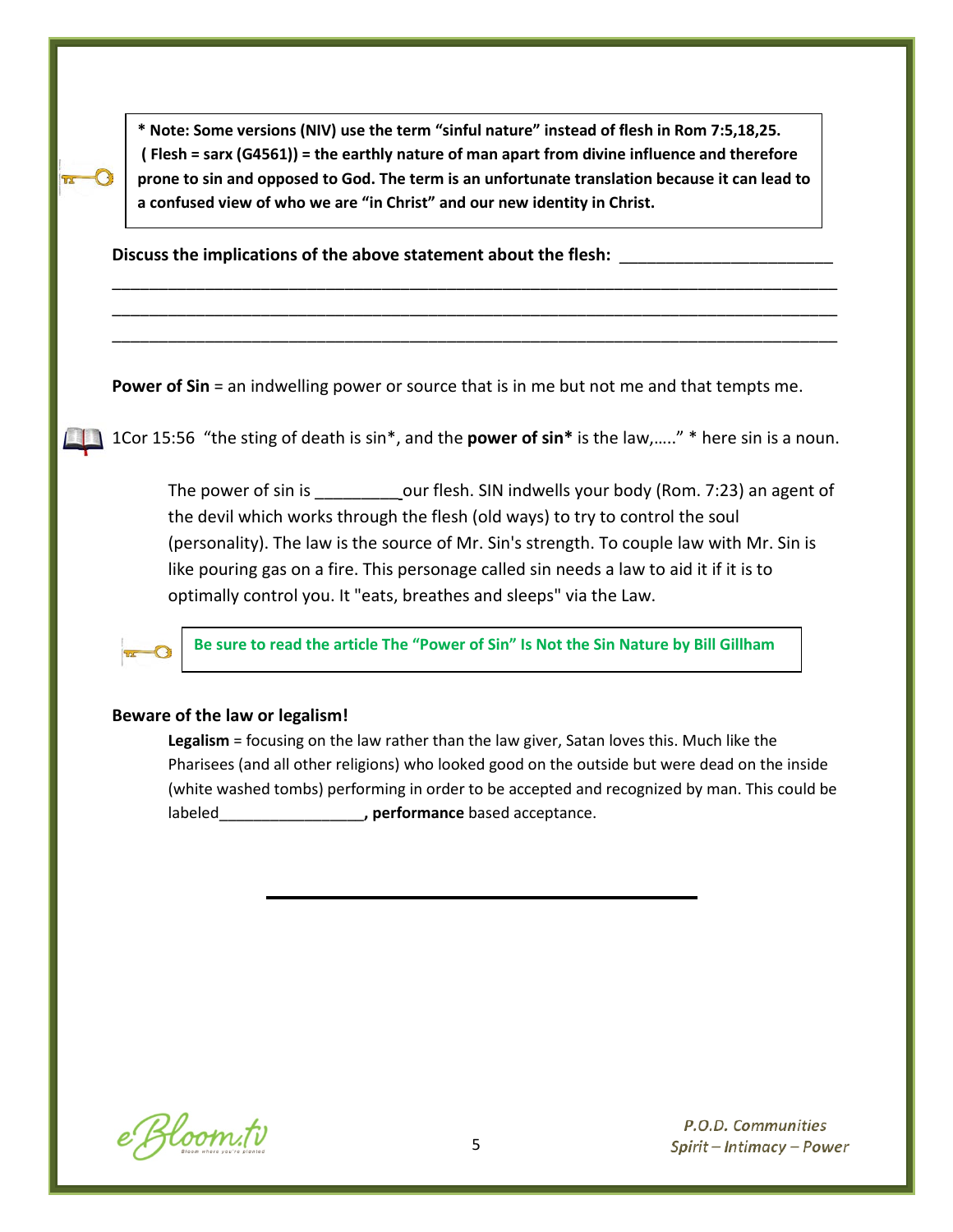# $\triangleright$  SELF = The Flesh:

**The flesh (self-life) is the condition(mind-set, attitude, strategy of living) where my focus is primarily on \_\_\_\_\_\_\_\_\_\_\_\_\_\_ (even if it is "good looking" self, well-adjusted self, or socially acceptable self) where I am living out of my own resources (such as heritage, education, IQ, sense of humor, looks, talents, abilities, etc.) in order to:**

- **1) Cope and deal with life.**
- **2) Solve my problems.**
- **3) Meet my needs: my need for security (love), significance (meaning and impact), hope (forgiveness).**
- **4) Become a success.**

During our early formative years we learned how to cope, succeed, or just plain survive independently of God. Psychologists call these strategies defense or coping mechanisms. Some of the more common defense mechanisms are: lying, denial, projection, blame shifting, fantasy, emotional insulation/ isolation, regression, escapism and rationalization. If they are repeated for several weeks, it will become a habit and ultimately become an established part of our temperament. They become like ruts in a road, the car almost steers itself and any attempt to get out of the rut is met with great resistance.



**Coping or defense mechanisms are how we have developed ways and habits of getting our needs met apart from God. Some Christian groups call them flesh patterns. They represent an attempt to resurrect the old nature/Adamic spirit. They are similar in concept with what the Bible calls strongholds or fortresses, which Paul talks about "tearing down" in 2 Cor. 10:3-5. Strongholds are mental beliefs often rooted in a lie. These beliefs are reinforced through our experiences (good or bad). Strongholds distort our view of God and others.**



**Over the next few weeks take time to do a "this is your life" with the Lord. Ask Him to begin to reveal to you those coping/ defense mechanisms that you have**  learned from infancy and their source:

\_\_\_\_\_\_\_\_\_\_\_\_\_\_\_\_\_\_\_\_\_\_\_\_\_\_\_\_\_\_\_\_\_\_\_\_\_\_\_\_\_\_\_\_\_\_\_\_\_\_\_\_\_\_\_\_\_\_\_\_\_\_\_\_\_\_\_ \_\_\_\_\_\_\_\_\_\_\_\_\_\_\_\_\_\_\_\_\_\_\_\_\_\_\_\_\_\_\_\_\_\_\_\_\_\_\_\_\_\_\_\_\_\_\_\_\_\_\_\_\_\_\_\_\_\_\_\_\_\_\_\_\_\_\_ \_\_\_\_\_\_\_\_\_\_\_\_\_\_\_\_\_\_\_\_\_\_\_\_\_\_\_\_\_\_\_\_\_\_\_\_\_\_\_\_\_\_\_\_\_\_\_\_\_\_\_\_\_\_\_\_\_\_\_\_\_\_\_\_\_\_\_ \_\_\_\_\_\_\_\_\_\_\_\_\_\_\_\_\_\_\_\_\_\_\_\_\_\_\_\_\_\_\_\_\_\_\_\_\_\_\_\_\_\_\_\_\_\_\_\_\_\_\_\_\_\_\_\_\_\_\_\_\_\_\_\_\_\_\_ \_\_\_\_\_\_\_\_\_\_\_\_\_\_\_\_\_\_\_\_\_\_\_\_\_\_\_\_\_\_\_\_\_\_\_\_\_\_\_\_\_\_\_\_\_\_\_\_\_\_\_\_\_\_\_\_\_\_\_\_\_\_\_\_\_\_\_ \_\_\_\_\_\_\_\_\_\_\_\_\_\_\_\_\_\_\_\_\_\_\_\_\_\_\_\_\_\_\_\_\_\_\_\_\_\_\_\_\_\_\_\_\_\_\_\_\_\_\_\_\_\_\_\_\_\_\_\_\_\_\_\_\_\_\_ \_\_\_\_\_\_\_\_\_\_\_\_\_\_\_\_\_\_\_\_\_\_\_\_\_\_\_\_\_\_\_\_\_\_\_\_\_\_\_\_\_\_\_\_\_\_\_\_\_\_\_\_\_\_\_\_\_\_\_\_\_\_\_\_\_\_\_ \_\_\_\_\_\_\_\_\_\_\_\_\_\_\_\_\_\_\_\_\_\_\_\_\_\_\_\_\_\_\_\_\_\_\_\_\_\_\_\_\_\_\_\_\_\_\_\_\_\_\_\_\_\_\_\_\_\_\_\_\_\_\_\_\_\_\_

e Bloom.tv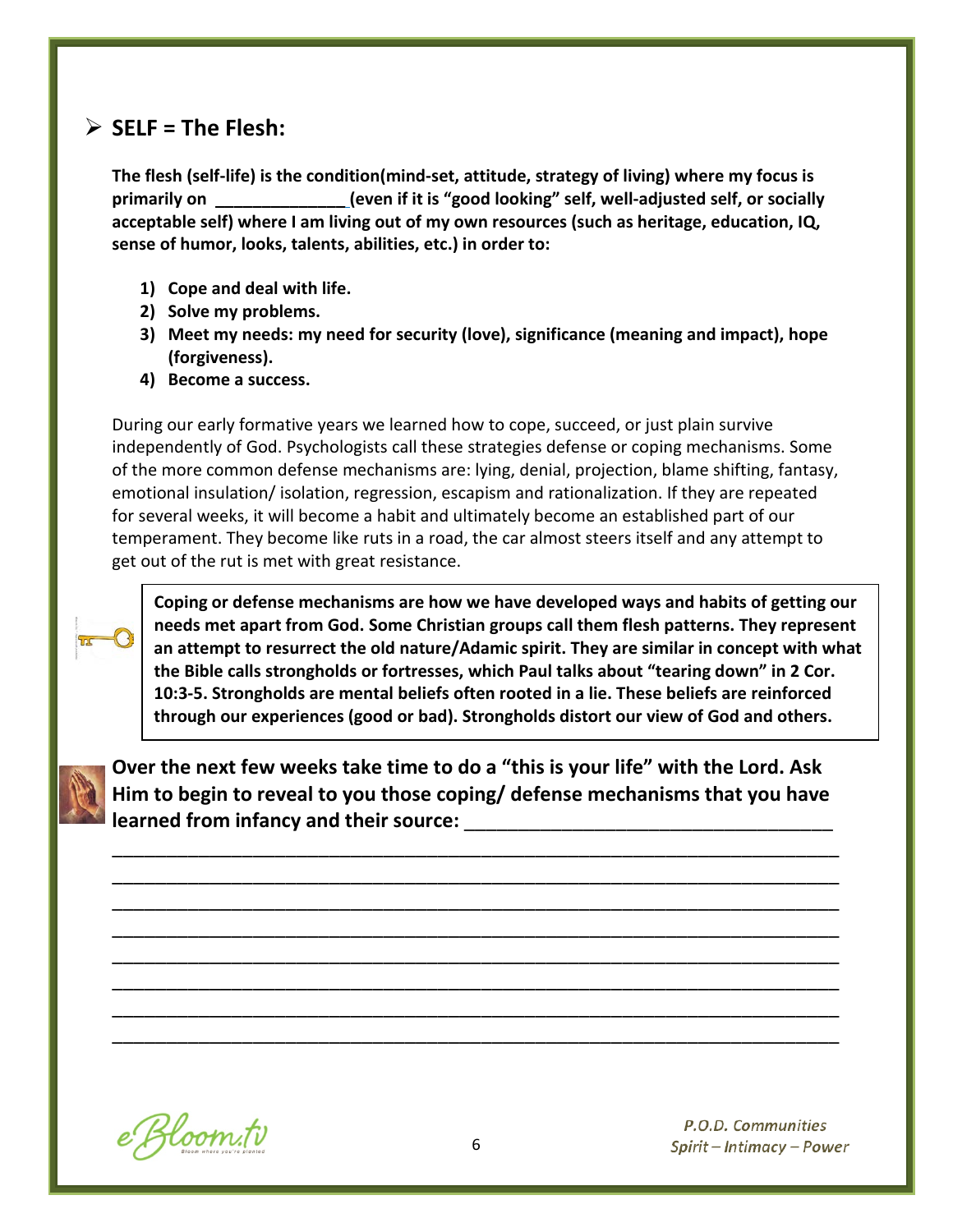**There are various varieties of the flesh:** They demonstrate the problem Christians face living after the flesh as contrasted with God's will for us to live or walk in the Spirit**.**

**Negatively Programmed Flesh ( "\_\_\_\_\_\_\_\_\_\_\_ " Flesh):**

**When the major experiences and people in an individual's life have been primarily negative, the individual learns from them negative ways to deal with life. When the experiences are predominantly negative, it distorts the persons (mind's) view of God, self and life. The result of a distorted view of life is a distorted emotional response. Because of distorted thinking and negative feelings the choice is made to resort to the flesh as the best way to deal with life**.

**Simply put: Whatever you believe in your mind (regardless if it true or false) that belief creates an emotion which is followed by your actions.**



e Bloom.tv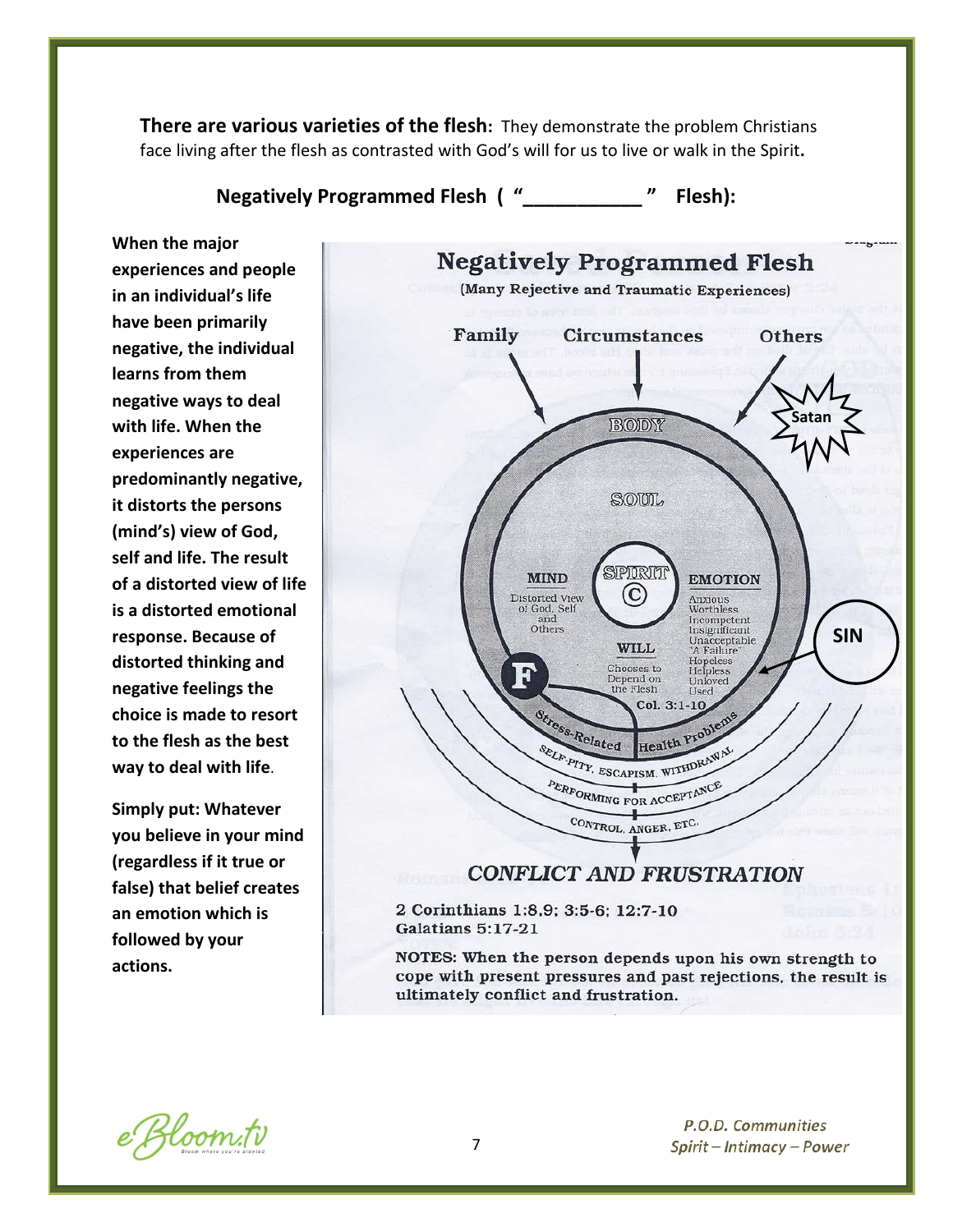**For instance**, an inferiority complex is a stronghold or flesh pattern based on a lie. We weren't born inferior to one another, but many began to believe that way because of the world system in which they were raised. Somebody always did better on their exams, ran faster, look prettier, played better, had more money, a better job, a bigger house, more education, etc, etc,. ad nauseam.

Most adult children of alcoholics have developed mental strongholds or defense mechanisms in order to survive. Suppose a father of three boys is an alcoholic. All three boys choose to respond to their father in different ways. The older boy stands up to his father and physically defends himself if he has to. The middle son chooses to accommodate his father, and the younger one runs and hides whenever his father comes home drunk. Thirty years later, their father is long gone and the three boys are now adult men. When confronted with a hostile situation, how would they respond? Chances are the older one will fight, the middle son would accommodate, and the younger son would run and hided. These are their flesh patterns. The world has recognized that most people do not have a healthy sense of who they are, and most struggle with a poor sense or worth. Some people respond by trying to be prettier, stronger, wealthier, and more popular than anyone else. They are going to beat this fallen world system. Other people employ more humane approaches and try to build up the selfesteem of those who are beaten down by the system. Stroking one another's egos and picking ourselves up by our own bootstraps won't work, however. Others rebel against the system and become part of the counterculture. In the end, everyone loses in the kingdom of selfsufficiency. The surficiency of the surficiency of the surficiency of the surficiency of the surficiency of the surface surface  $\frac{1}{2}$  and  $\frac{1}{2}$  and  $\frac{1}{2}$  and  $\frac{1}{2}$  and  $\frac{1}{2}$  and  $\frac{1}{2}$  and  $\frac{1}{2}$ 





**There is a wonderful recourse in the resource guide entitled "Flesh Inventory". It is an extremely important exercise to complete. Please allow time over the next few weeks to complete our own "flesh inventory". Ask your spouse or a close freind to help you in this assessment (without being defensive/ just listen!) and thank them for their observations. As you identify and become more aware of these patterns or ruts in your life you have a choice. Choose to call upon the good Lord. He will by His grace help you escape from their trap. We will be using this inventory in Session four.**

Bloom.tv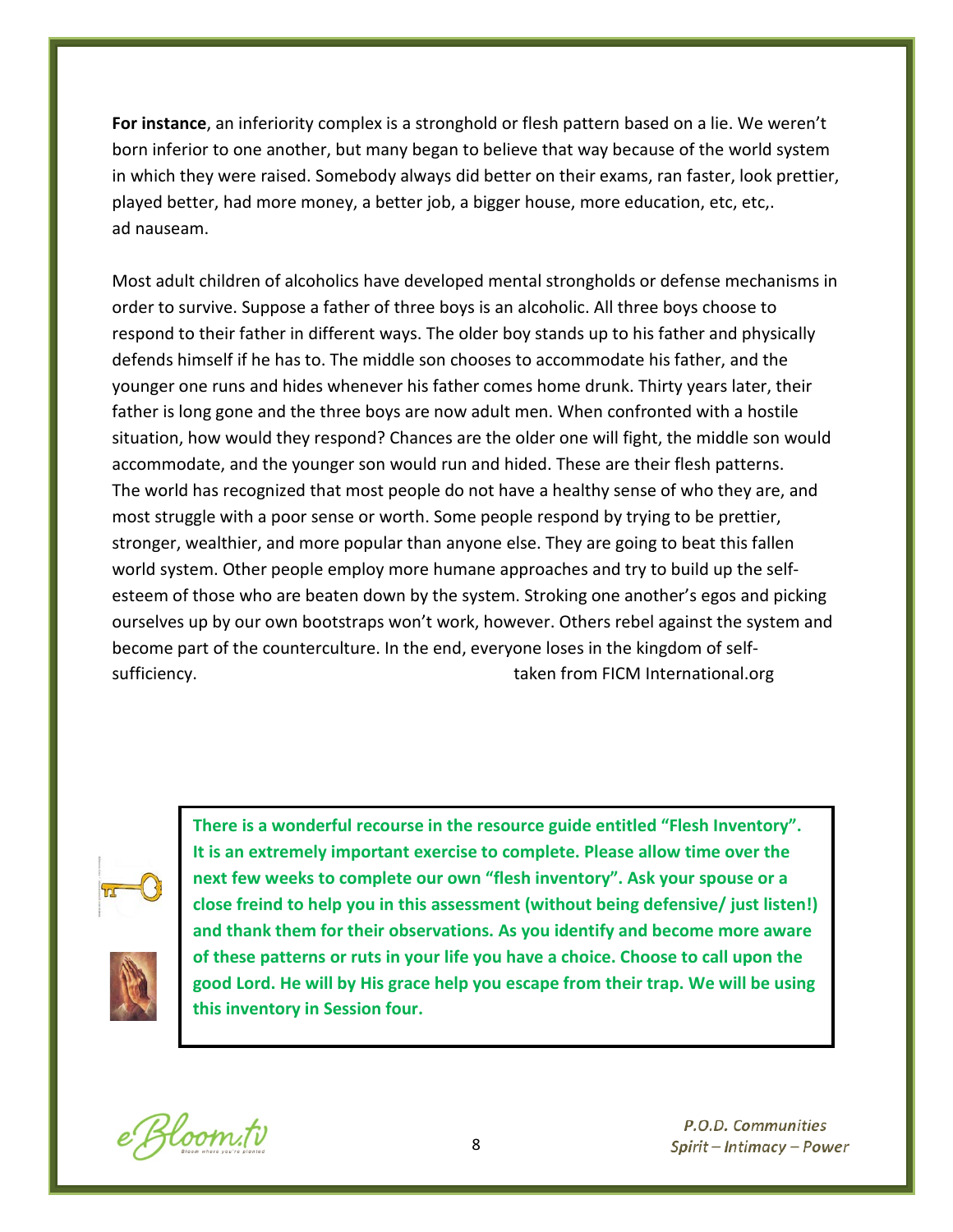# **Positively Programmed Flesh ("\_\_\_\_\_\_\_\_\_\_\_\_" Flesh) :**

Not all situations in life is negative. Usually there is a mixture of both positive and negative. The result of many positive influences leads to the mind being distorted so that the view of God, self and life is not in accordance with the truth of God. The emotions would look good to most people, except for the fact that they are based on a strong self-centered concept.

The large "F" leads to all kinds of actions such as pride, self-righteousness, judgmentalism and control. This way of fleshly living is often not easily recognized. It ultimately leads to a life of conflict and frustration.



NOTES: God loves both His negatively and positively programmed children enough to do whatever it takes to reveal the bankruptcy of the flesh, so that we will be ready to exchange the Self Life for Christ Life.

#### **BEWARE!**

**Satan is well aware of the Flesh. He knows our "Hot Buttons". He will tempt us to choose to live by our old flesh patterns instead of the New Life we have in Christ.**

Bloom.tv